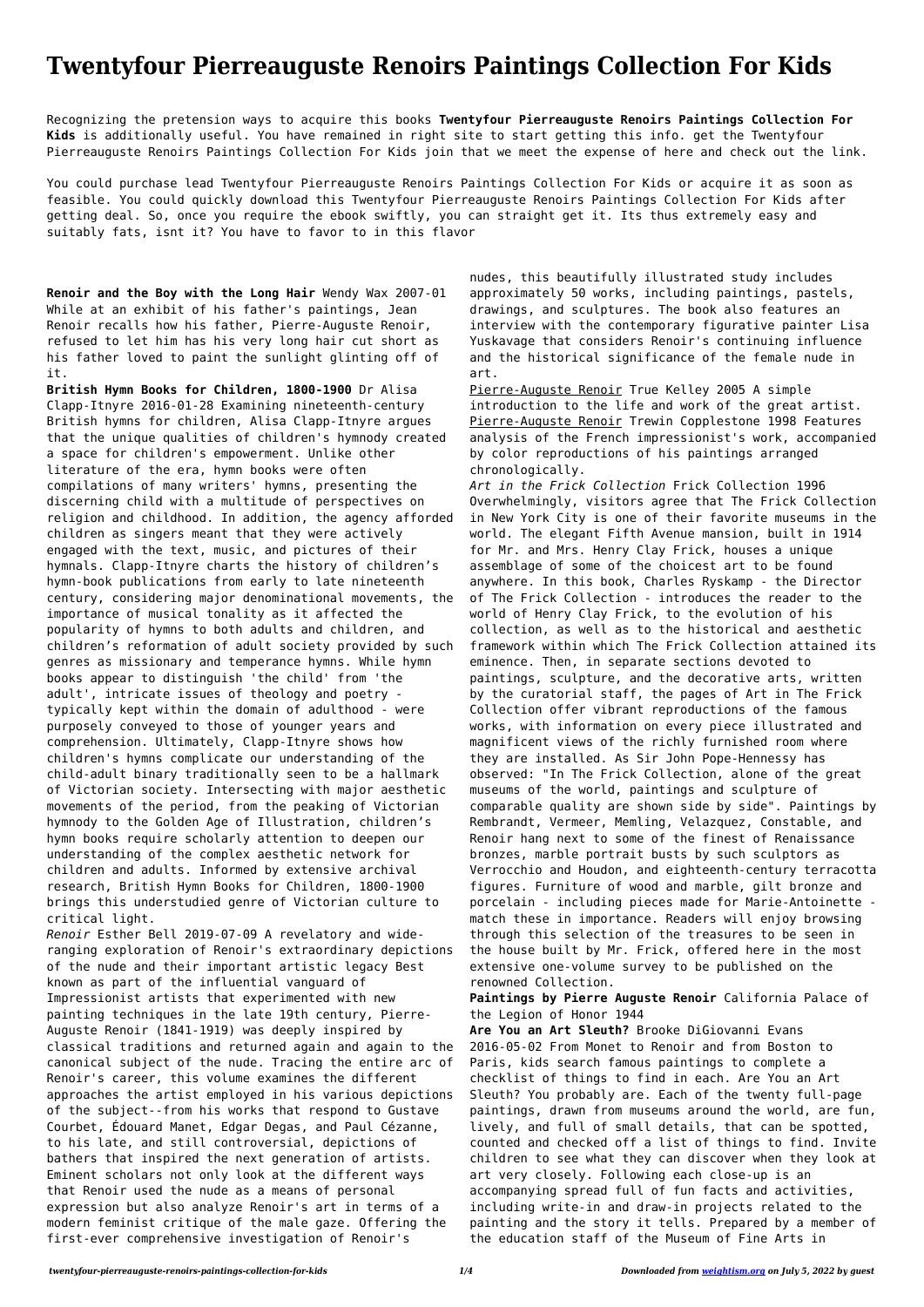Boston, the facts and historical bits will be specially selected and written to engage young children and encourage them to come in closer and have fun looking at art. Some of the artists included in the book are Pierre-Auguste Renoir, Georges Seurat, Fra Angelico, Vittore Carpaccio, William Hogarth, Quentin Metsys, Claude Monet, Edouard Manet, William Holman Hunt, Hieronymus Bosch, Pieter Breughel, and Henri Rousseau. Renoir Barbara Ehrlich White 2010-03 Reprint. Originally published: New York: Harry N. Abrams, 1984. The 20th Century O-Z Frank N. Magill 2013-05-13 Each volume of the Dictionary of World Biography contains 250 entries on the lives of the individuals who shaped their times and left their mark on world history. This is not a who's who. Instead, each entry provides an in-depth essay on the life and career of the individual concerned. Essays commence with a quick reference section that provides basic facts on the individual's life and achievements. The extended biography places the life and works of the individual within an historical context, and the summary at the end of each essay provides a synopsis of the individual's place in history. All entries conclude with a fully annotated bibliography.

## Arts Magazine 1961

Pierre Auguste Renoir (1841-1919) Auguste Renoir 1953 **Renoir, My Father** Jean Renoir 1962 In this delightful memoir, Jean Renoir, the director of such masterpieces of the cinema as "Grand Illusion" and "The Rules of the Game," tells the life story of his father, Pierre-Auguste Renoir, the great Impressionist painter. Recounting Pierre-Auguste's extraordinary career, beginning as a painter of fans and porcelain, recording the rules of thumb by which he worked, and capturing his unpretentious and wonderfully engaging talk and personality, Jean Renoir's book is both a wonderful double portrait of father and son and, in the words of the distinguished art historian John Golding, it " remains the best account of Renoir, and, furthermore, among the most beautiful and moving biographies we have." Includes 12 pages of color plates and 18 pages of black and white images.

**Peaceful Places: Washington, D.C.** Judy Colbert 2012-04-10 Native Washingtonians Judy Colbert and Denis Collins have grown up and lived amid some of the most exciting sightseeing in the country--in their own grand urban backyard. They share this knowledge in Peaceful Places: Washington, DC. Now readers can enjoy the sights without being elbow-to-elbow with visitors from around the country and the world. Their diverse peaceful "finds" unfold in 12 categories of tranquil spots: Day Trips & Overnights, Enchanting Walks, Historic Sites, Museums & Galleries, Outdoor Habitats, Parks and Gardens, Quiet Tables, Reading Rooms, Scenic Vistas, Shops & Services, Spiritual Enclaves, and Urban Surprises. Readers will find places that please the senses of smell, touch, hearing, sight, and taste. In addition to the beautifully written site descriptions, the concise entries also include vital information such as locations for the nearest Metro stations or local parking facilities, admission charges (and any free times), and operating hours. Plus, the authors provide a "peacefulness rating" based on three criteria: always peaceful, usually quite tranquil, or peaceful during the times or seasons specified in the peaceful place entry description. The entries are arranged three ways: alphabetically by name; by category (see all 12 listed above); and by area (keyed to the guidebook's maps). That is so readers can pick a quiet spot according to interest, mood, and location. Although most of the attractions are in the downtown, National Mall, and northwest sections of Washington, many escapes are located beyond those perimeters and on into Northern Virginia and Suburban Maryland. Peaceful Places: Washington, DC is not a coffee-table book. It's one to

keep in the car, the briefcase, the backpack, or the purse. Whether the reader is a native, who has lived in D.C. long enough to be considered a native, or is a visitor with only a few hours between business meetings or a hectic tourist schedule, this book will be a treasured asset.

*Fine Art Reproductions of Old & Modern Masters* New York Graphic Society 1978

**Revisiting Renoir, Manet and Degas** Lyutsiya Staub 2019-12-16 This work analyses the relationship between visual art and contemporary art fiction by addressing the problem of the ekphrastic re-presentation and reinterpretation of an Impressionist figure painting through its composition, selected details of the painting and allusion to specific techniques used in the process of creating the masterpiece based on the examples of the following novels: Luncheon of the Boating Party (LOTBP) by Susan Vreeland (2007), Mademoiselle Victorine (MV) by Debra Finerman (2007), With Violets (WV) by Elizabeth Robards (2008), Dancing for Degas (DFD) by Kathryn Wagner (2010) and The Painted Girls (TPG) by Cathy Marie Buchanan (2013). **Renoir: An Intimate Biography** Barbara Ehrlich White 2017-11-07 A major new biography of this enduringly popular artist by the world's foremost scholar of his life and work Expertly researched and beautifully written by the world's leading authority on Auguste Renoir's life and work, Renoir fully reveals this most intriguing of Impressionist artists. The narrative is interspersed with more than 1,100 extracts from letters by, to, and about Renoir, 452 of which come from unpublished letters. Renoir became hugely popular despite great obstacles: thirty years of poverty followed by thirty years of progressive paralysis of his fingers. Despite these hardships, much of his work is optimistic, even joyful. Close friends who contributed money, contacts, and companionship enabled him to overcome these challenges to create more than 4,000 paintings. Renoir had intimate relationships with fellow artists (Caillebotte, Cézanne, Monet, and Morisot), with his dealers (Durand-Ruel, Bernheim, and Vollard) and with his models (Lise, Aline, Gabrielle, and Dédée). Barbara Ehrlich White's lifetime of research informs this fascinating biography that challenges common misconceptions surrounding Renoir's reputation. Since 1961 White has studied more than 3,000 letters relating to Renoir and gained unique insight into his personality and character. Renoir provides an unparalleled and intimate portrait of this complex artist through images of his own iconic paintings, his own words, and the words of his contemporaries. "Barbara White is a biographer of courage, seriousness and unrelenting honesty. She has read and dissected about 3,000 letters about Renoir written by him, his friends, his family, as well as the newspapers of the day. Practically every member of the Renoir family has entrusted their personal documents to her – a pledge of trust totally deserved. Whenever I am asked a question about Auguste, I write to Barbara to ask her opinion or call on her knowledge, since she has become an indisputable reference for me. She is always careful and verifies facts and contexts by every route possible. The Renoir family, and Auguste himself, are very lucky that Barbara is so passionate about her subject, and I feel personally lucky to know her. I thank her from the bottom of my heart for this work of a lifetime – a magnificent success. I am very pleased that her book has been edited by the quality editors at Thames & Hudson, as it will remain a point of reference for many generations to come." – Sophie Renoir (great-granddaughter of Auguste Renoir, granddaughter of his eldest son Pierre, and daughter of Renoir's grandson Claude Renoir, Jr.), June 7, 2017 European Paintings Before 1900 in the Fogg Art Museum Fogg Art Museum 1990 **Monet and the Impressionists for Kids** Carol Sabbeth 2005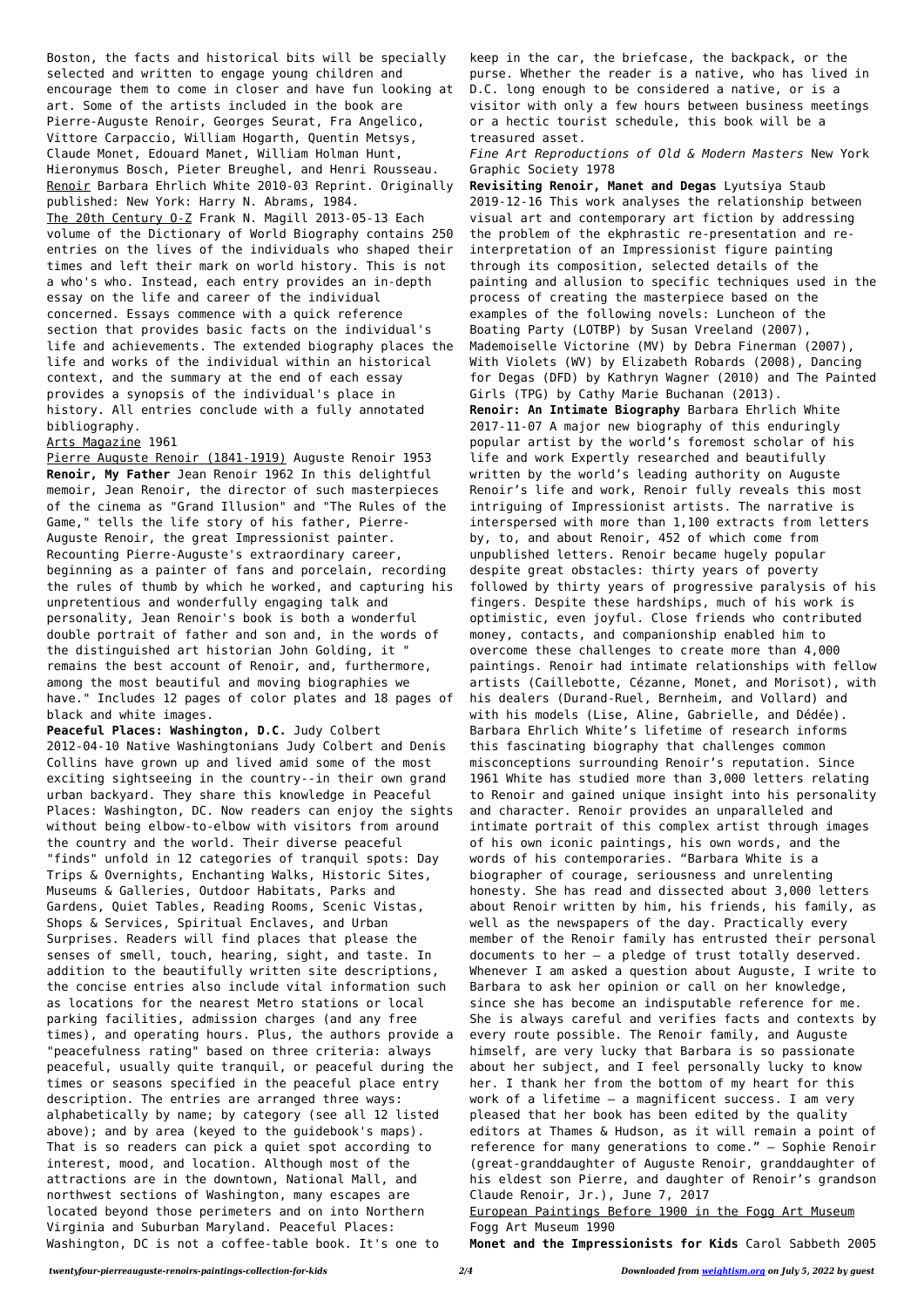Discusses the nineteenth-century French art movement known as Impressionism, focusing on the works of Monet, Renoir, Degas, Cassatt, Cezanne, Gauguin, and Seurat. Includes related projects and activities. *Pierre-Auguste Renoir* Barbara Somervill 2008-09 Pierre-Auguste Renoir once wrote to a friend, "Although we don't eat every day, I'm still quite cheerful." Like many painters, Renoir was always happy with a paintbrush in his hand. He was a productive Impressionist artist, creating more than 7,000 paintings, drawings, and sculptures during his lifetime. He had no interest in fame, just in painting beautiful pictures. "Why shouldn't art be pretty?" he asked. "There are enough unpleasant things in the world."

Pierre Auguste Renoir Auguste Renoir 1993

**Catalog of Copyright Entries** Library of Congress. Copyright Office 1952

**The Impressionists at Leisure** Pamela Todd 2007 Draws on diaries, letters, memoirs, and the author's own observations to offer insight into how Impressionist masters reflected the civilization and sensuality of the nineteenth century, in a volume of paintings, photographs, and other ephemera that also evaluates the contributions of Impressionists and Impressionistinspired artists from other countries.

Impressionist and Post-impressionist Paintings in the Metropolitan Museum of Art Metropolitan Museum of Art (New York, N.Y.) 1985

Dictionary of World Biography: The 20th century, O-Z Frank Northen Magill 1999 Each volume of the Dictionary of World Biography contains 250 entries on the lives of the individuals who shaped their times and left their mark on world history. This is not a who's who. Instead, each entry provides an in-depth essay on the life and career of the individual concerned. Essays commence with a quick reference section that provides basic facts on the individual's life and achievements. The extended biography places the life and works of the individual within an historical context, and the summary at the end of each essay provides a synopsis of the individual's place in history. All entries conclude with a fully annotated bibliography.

Edgar Degas Linda Cernak 2014-08-01 Presents an overview of the life and accomplishments of Degas, describing his painting style and the lasting influence of the French artist.

## Pierre Auguste Renoir Auguste Renoir 1966

Renoir's Dancer Catherine Hewitt 2018-02-27 Catherine Hewitt's richly told biography of Suzanne Valadon, the illegitimate daughter of a provincial linen maid who became famous as a model for the Impressionists and later as a painter in her own right. In the 1880s, Suzanne Valadon was considered the Impressionists' most beautiful model. But behind her captivating façade lay a closely-guarded secret. Suzanne was born into poverty in rural France, before her mother fled the provinces, taking her to Montmartre. There, as a teenager Suzanne began posing for—and having affairs with—some of the age's most renowned painters. Then Renoir caught her indulging in a passion she had been trying to conceal: the model was herself a talented artist. Some found her vibrant still lifes and frank portraits as shocking as her bohemian lifestyle. At eighteen, she gave birth to an illegitimate child, future painter Maurice Utrillo. But her friends Toulouse-Lautrec and Degas could see her skill. Rebellious and opinionated, she refused to be confined by tradition or gender, and in 1894, her work was accepted to the Salon de la Société Nationale des Beaux-Arts, an extraordinary achievement for a workingclass woman with no formal art training. Renoir's Dancer tells the remarkable tale of an ambitious, headstrong woman fighting to find a professional voice in a maledominated world.

**European Paintings in the Metropolitan Museum of Art by Artists Born Before 1865** Metropolitan Museum of Art (New York, N.Y.) 1995 Pictures, but also included here are works given to, bequeathed to, or acquired for other departments of the Museum - most importantly the Robert Lehman Collection. The Museum's holdings number approximately 2,500 works. The greatest strengths are in the areas of French painting (about 800 works) and Italian painting (about 700 works); the balance is represented by the Dutch, British, Netherlandish, German, Spanish, and Flemish schools. This catalogue presents the.

**Pierre Auguste Renoir** Tom Parsons 1996 A biography of the French painter and sculptor whose works seem full of joy, not only because of their subject matter, but because of the artist's use of light and color. **Pierre-Auguste Renoir** Auguste Renoir 1959

**Picturing Children** MarilynR. Brown 2017-07-05 The representation of children in modern European visual culture has often been marginalized by Art History as sentimental and trivial. For this reason the subject of childhood in relation to art and its production has largely been ignored. Confronting this dismissal, this unique collection of essays raises new and unexpected issues about the formation of childhood identity in the nineteenth century and makes a significant contribution to the development of inter-disciplinary studies within this area. Through a range of stimulating and insightful case studies, the book charts the development of the Romantic ideal of childhood, starting with Rousseau?s Emile, and attends to its visual, social and psychological transformations during the historical period from which Freud?s psychoanalytic theories eventually emerged. Foremost scholars such as Anne Higonnet, Carol Mavor, Susan Casteras and Linda A. Pollock uncover the means by which children became an important conduit for prevailing social anxieties and demonstrate that the apparently ?timeless? images of them that proliferated at the time should be understood as complex cultural documents. Over 50 illustrations enhance this rich and fascinating volume.

*Renoir Paintings Giftwrap Paper* Pierre Auguste Renoir 2000-09-25 Elegant giftwrap reproduces details of 70 superb paintings by popular French Impressionist. Two full-color 18" x 24" sheets of the same design, ideal wrap for any gift-giving occasion, come with 3 matching gift cards. Shrink-wrapped in a sturdy  $9\frac{1}{4}$ " x  $12\frac{1}{4}$ " folder with no staples to mar the wrap.

*The Collected Essays and Criticism, Volume 3* Clement Greenberg 1995-06 "No American art critic has been more influential than Clement Greenberg. The high priest of 'formalism,' he set in motion an approach to art that has remained prevalent for nearly half a century. . . . In much the same way that Jackson Pollock elevated American painting to international renown, Mr. Greenberg is the first American art critic whose work can be put on the shelf next to Roger Fry, Charles Baudelaire and other great European critics."—Deborah Soloman, New York Times "His work was so much a part of the dynamics of American culture between, roughly, the end of World War II and the mid-Sixties that it can't be ignored. No American art critic has produced a more imposing body of work: arrogant, clear, and forceful, a permanent rebuke to the jargon and obscurantism that bedeviled art criticism in his time and still does now."—Robert Hughes, New York Review of Books **Dictionary of Artists' Models** Jill Berk Jiminez 2013-10-15 First Published in 2001. Routledge is an imprint of Taylor & Francis, an informa company. **Renoir in the Barnes Foundation** Barnes Foundation 2012 A spectacular survey of the world's most comprehensive collection of works by the Impressionist master Renoir **Pierre-Auguste Renoir** Alix Wood 2015-07-15 Pierre-Auguste Renoir came from humble means and started out as an apprentice. After taking free art classes, he was admitted to a well-known art school in Paris and went on to become one of the greatest Impressionist painters.